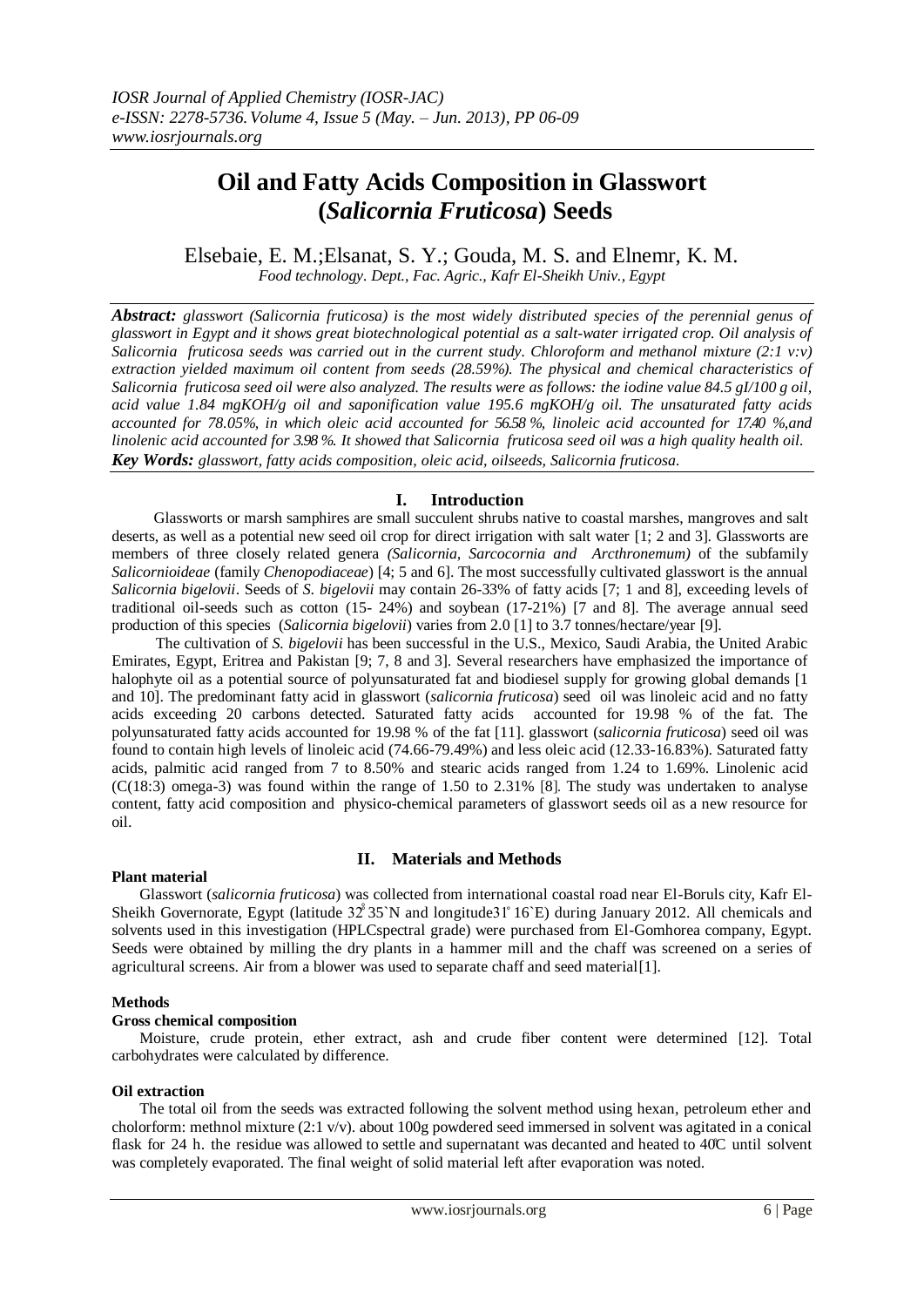#### **Physico-chemical properties**

For physico-chemical properties of oil specific density were determined at room temperature (28C) using a specific density bottle. Iodine, acid, saponification, peroxide and ester values were determined [12].

#### **Fatty acid profiles**

Fatty acids compostion of glasswort *(Salicornia fruticosa)* seeds oil was determined using gas chromatography (GC Model, Shimadzu-8A, equipped with a FID detector and glass column 2.5m ×3mm id, under the following: Column 5% Degs on 80/100 Chromo O, Detector temperature 270 °C, H2 Flow rate 75 mL/ min, sensitivity 16 ×10 2, Column temperature 150-180 °C at rate 2 °C/ min, N2 flow rate 20 mL/min, air flow rate 0.5 ml/ min and start speed 2.5 mm/ min)[13].

## **III. Results and Discussion**

Table (1) shows gross chemical composition of glasswort (*salicornia fruticosa*) seeds. Data indicate that, moisture, crude protein, ether extract, ash, crude fiber and total carbohydrate contents of glasswort (*salicornia fruticosa*) seeds were 6.89, 28.2, 27.48, 6.96, 6.39 and 30.97, respectively these results are in agreement with those reported in another study [14 and 15].

| Components         | $\%$  |
|--------------------|-------|
| Moisture           | 6.89  |
| Crude protein      | 28.20 |
| Ether extract      | 25.48 |
| Ash                | 6.96  |
| Crude fiber        | 8.39  |
| Total carbohydrate | 30.97 |

**Table 1:** Gross chemical composition of glasswort (*salicornia fruticosa*) seeds (% on dry weight bases)

Seed oil extracted from glasswort (*salicornia fruticosa*) varied in yields using three solvent systems, viz. hexan, petroleum ether and chloroform: methnol mixture (2:1 v/v). maximum oil yield of 28.59 % was obtained when the seeds was extracted with chloroform: methnol mixture (100 ml/ 100g seed) for 24 h (Table 2). Whereas 100ml of hexan was required for 100 g seed to get 24.61% oil yield (Table 2). Thus, chloroform: methnol mixture (2:1 v/v) extraction gave higher oil yield compared to extraction with hexan or petroleum ether.

**Table 2 :** Total oil extraction using hexan, petroleum ether and cholorform: methnol mixture (2:1 v/v).

| Solvent type                                    | Oil extraction |
|-------------------------------------------------|----------------|
| Hexan                                           | 24.61          |
| Petroleum ether                                 | 25.98          |
| Cholorform: methnol mixture $(2:1 \text{ v/v})$ | 28.59          |

Table (3) presents physico-chemical properties of glasswort (*salicornia fruticosa*) seeds oil. Acomparison of seed oil properties with olive oil also Table (3) revealed that iodine and peroxide values were lower than olive oil on the other hand, acid and saponfication values of *salicornia* seeds oil were higher than olive oil. Its saponification and iodine values are quite close to that of semi dry oils such as corn, cotton seed and sunflower oils. The above result are in accordance with those reported in another study [8; 16 and 17].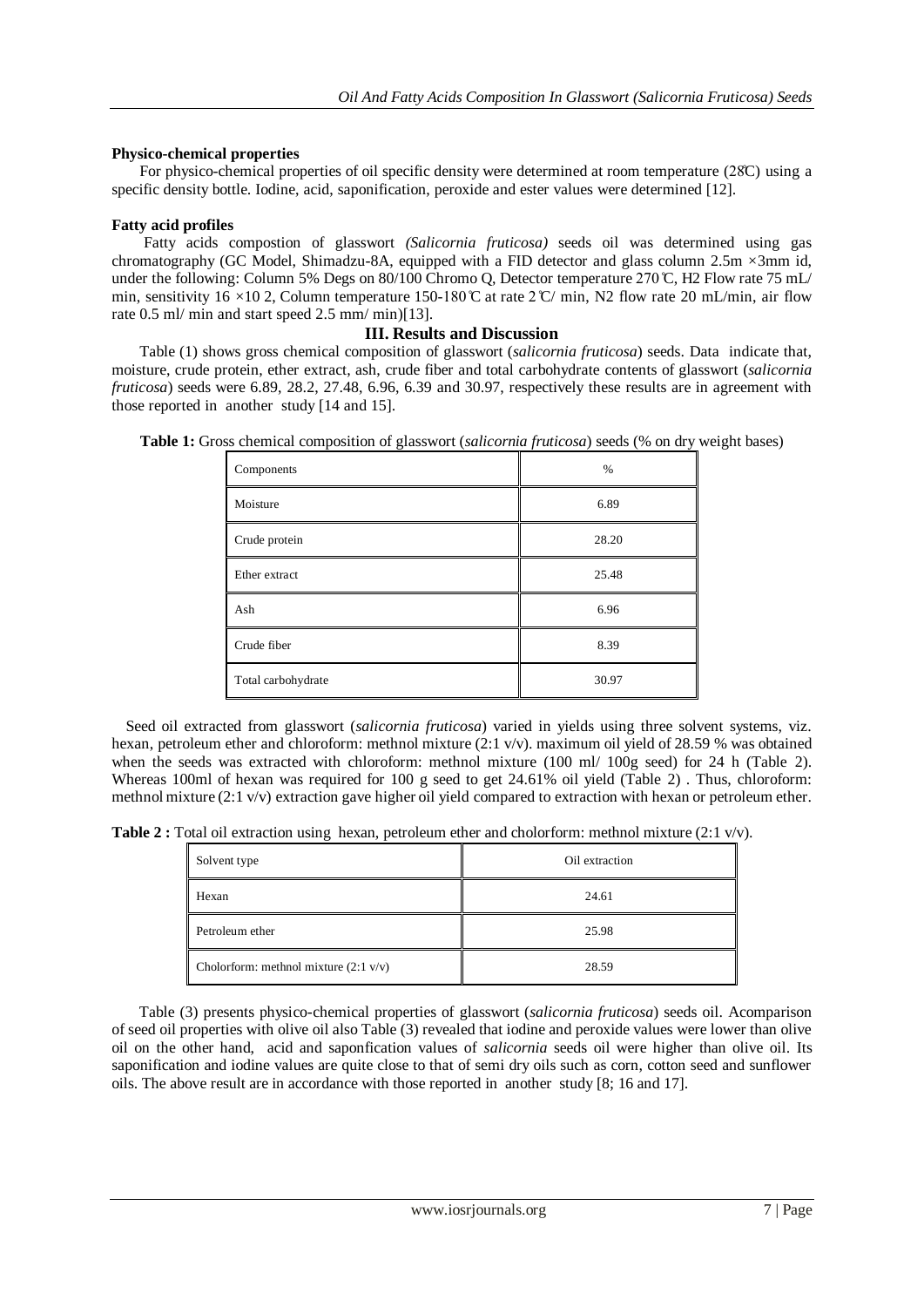| properties                         | salicornia fruticosa seeds oil | Olive oil $[18]$ |
|------------------------------------|--------------------------------|------------------|
| Specific gravity (28C)             | 0.918                          |                  |
| Iodine value $(gI/100g)$           | 84.5                           | 89.00            |
| Acid value $(mg/g)$                | 1.84                           | 0.20             |
| Saponification value $(mg/g)$      | 195.6                          | 186.00           |
| Peroxide value (mEqO $_2$ /kg oil) | 1.3                            | 2.50             |

**Table 3:** Physico-chemical properties from *salicornia fruticosa* seeds oil

The GC analysis of glasswort (*salicornia fruticosa*) seeds oil showed nine fatty acids prominent. The oil was composed of 17.40 wt.% linoleic- $\omega$ 6 acid (18:2), 16.40 wt.% palmitic acid (16:0), 56.58 wt.% oleic acid (18:1), 2.5 wt.% stearic acid (18:0) and 3.98 wt.% linolenic-ω3 acid (18:3) as shown in Table (4).

| Acid                     | Symbol    | $\%$   |
|--------------------------|-----------|--------|
| Luric                    | $C_{120}$ | 0.91   |
| Myristic                 | $C_{140}$ | 1.78   |
| Palmitic                 | $C_{160}$ | 16.40  |
| Palmitolic               | $C_{161}$ | 0.09   |
| Stearic                  | $C_{180}$ | 2.50   |
| Oleic                    | $C_{181}$ | 56.58  |
| Linolic                  | $C_{182}$ | 17.40  |
| Linolenic                | $C_{183}$ | 3.98   |
| Arachidic                | $C_{200}$ | 0.36   |
| <b>Total Saturated</b>   | %         | 21.95  |
| <b>Total Unsaturated</b> | %         | 78.05  |
| $U / S$ ratio*           |           | 3.56:1 |

**Table 4:** Fatty acids profile of from *salicornia fruticosa* seeds oil.

\*Unsaturated / Saturated ratio

The oil was rich in polyunsaturated fatty acids, particularly oleic and linoleic acid, which has medical significance and, more specifically, the oil contained a small amount of C18:3 linolenic-ω3, which may result in better oil stability than commercial oils [7]. For instance, soyabean oil contains up to 6.8% of linolenic-ω3, and it is less stable due to fast oxidation when compared to *Salicornia bigelovii* seed oil, which has only 1.4% of this fatty acid [7]. The sum of saturated acids (21.95%) in glasswort (*salicornia fruticosa*) seed oil represents a major quantitative difference in comparison to commercial oils. Intermediate values of saturated acids were found in seeds from *Salicornia brachiata* (16.5%) [16] and the chenopod *Suaeda fruticosa* (17.0%) [14]. Similar high concentrations of palmitic acid (21.8-29.4%) were found in seeds of salt fat and coastal dune halophytes (*Arthrocnemum macrostachyum, Haloxylon stocksii, Alhagi maurorum, Cressa cretica* and *Halopyrum mucronatum*) from Asia [14].

#### **References**

[1]. Glenn, E. P.; O'leary, J. W.; Watson, M. C.; Thomas, T. L and Kuehl, R. O. *Salicornia bigelovii* Torr.: an oilseed halophyte for seawater irrigation. Science, 251, 1991, 1065-1067.

[2]. Costa, C. S. B. Restoration of coastal habitats in Brazil using native salt marsh plants. In: Greipsson S (Ed), Restoration Ecology, Sudbury (MA. U.S.A.): Jones and Bartlett Publishers, 2011, p. 333-338.

[3]. Zerai, D. B.; Glenn, E. P.; Chatervedi, R, L.; Mamood, A. N.; Nelson, S. G and Ray, D. T. Potential for improvement of *Salicornia bigelovii* through selective breeding. Ecol Eng 36, 2010, 730-739.